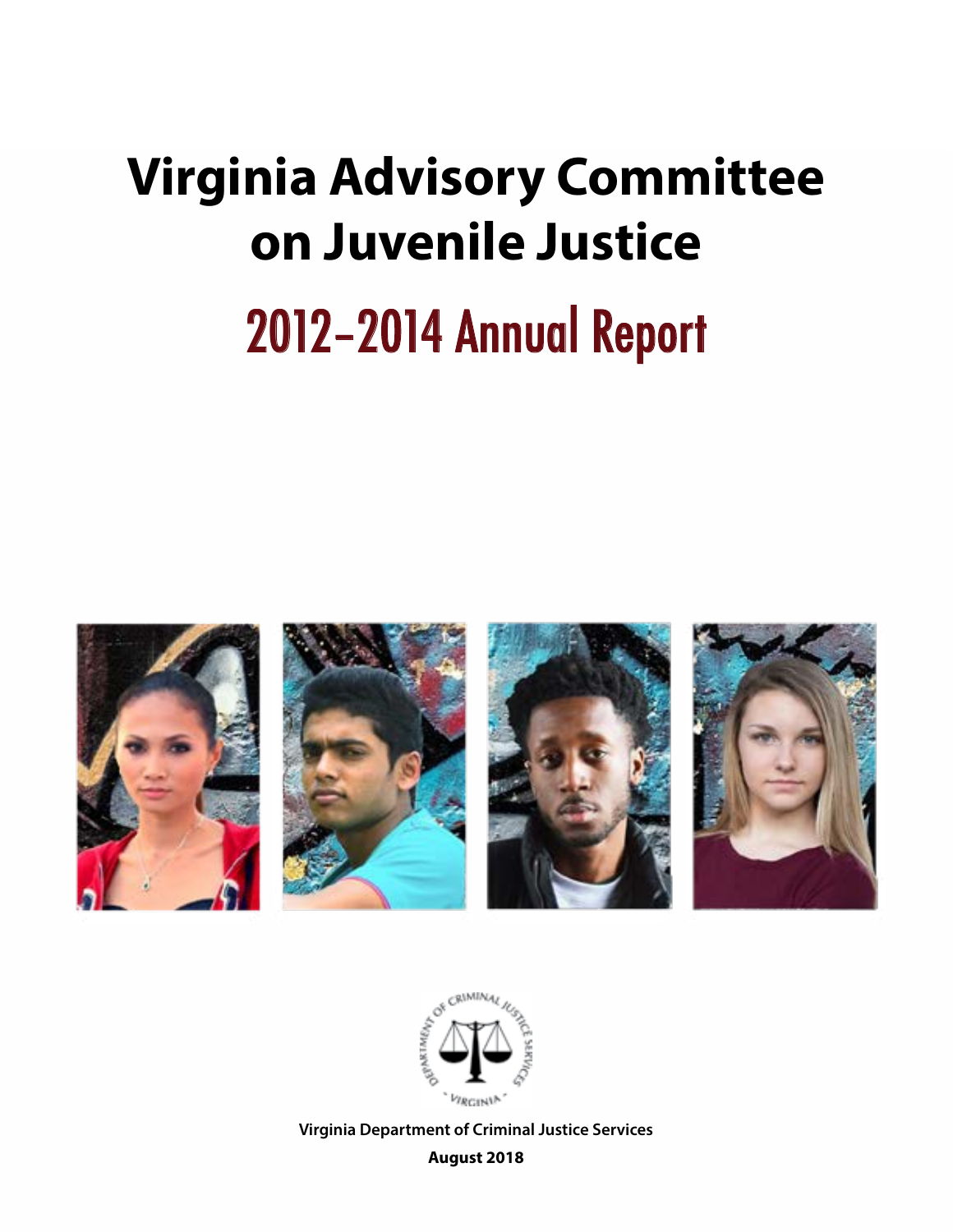# **Table of Contents**

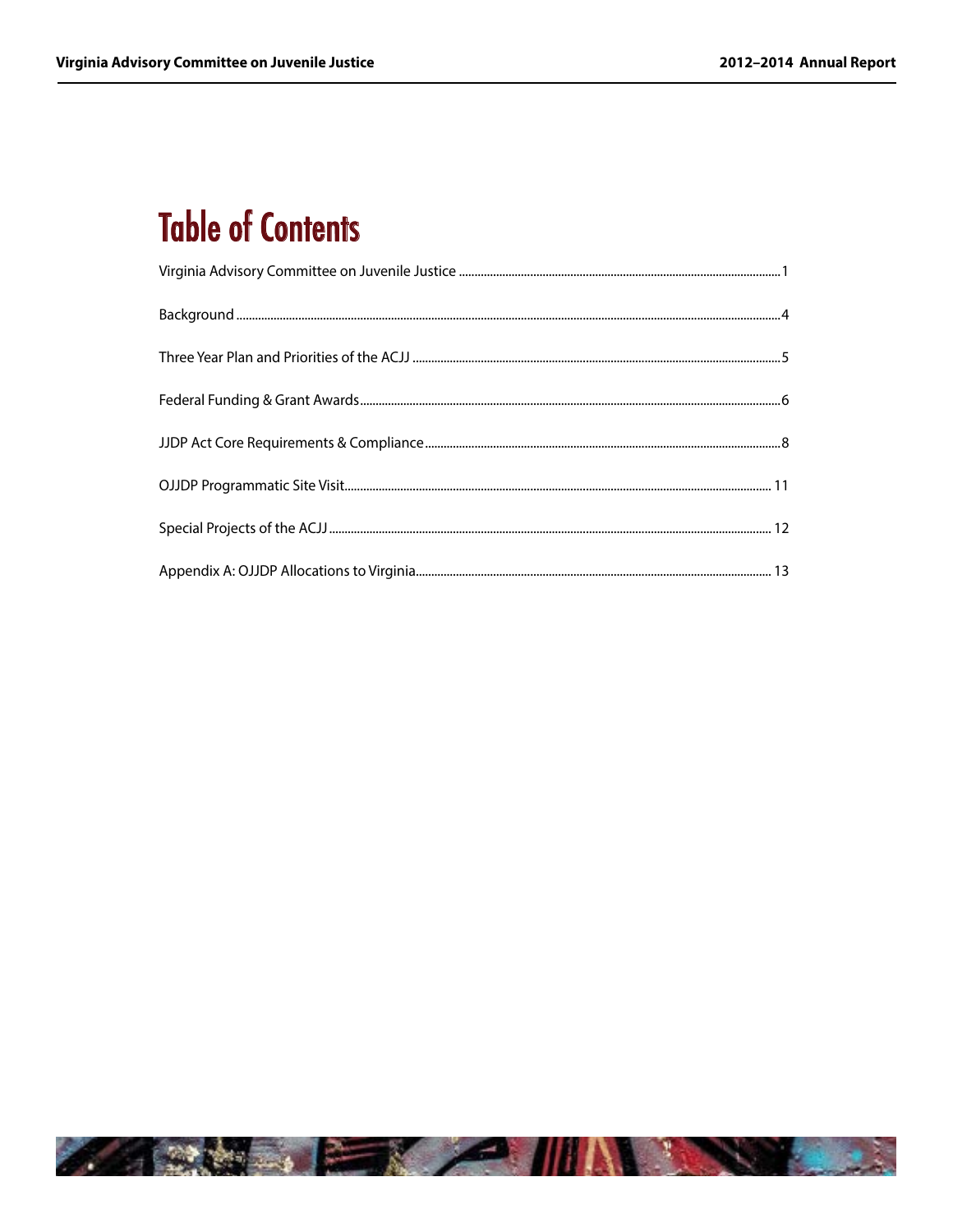# Virginia Advisory Committee on Juvenile Justice Members

*Governor's Appointees Serving During FY20121*

| <b>Sgt. Carol Adams</b>         | Ms. Shaunte E. Daniel <sup>Y</sup> | Ms. Amanda Johnson <sup>Y</sup>  |
|---------------------------------|------------------------------------|----------------------------------|
| Richmond                        | <b>Ettrick</b>                     | Midlothian                       |
| Mr. Kevin Appel (Chair)         | Ms. Lindsay Fisher <sup>Y</sup>    | <b>Mayor Dwight Jones</b>        |
| Arlington                       | Richmond                           | Richmond                         |
| Dr. Rita Bishop                 | Mr. Terone B. Green                | <b>Judge Jerrauld C. Jones</b>   |
| Roanoke                         | Richmond                           | <b>Norfolk</b>                   |
| <b>Officer Robert</b>           | Ms. Eileen Grey (Vice-Chair)       | Mr. Steven Kast                  |
| <b>Bodenhamer</b>               | Alexandria                         | Newport News                     |
| Chester                         | <b>Ms. Hilary Griffith</b>         | Mr. Andrew Slater <sup>Y</sup>   |
| Mr. Chuck Brady                 | Salem                              | Sandston                         |
| Midlothian                      | Ms. Sarah Ann Haislip <sup>Y</sup> | <b>Mr. Antonio Sutton</b>        |
| <b>Judge Richard Campbell</b>   | Henrico                            | <b>Norfolk</b>                   |
| Richmond                        | <b>Mr. Quentin E. Hicks</b>        | Ms. Catherine Watts <sup>Y</sup> |
| <b>Ms. Alison Carlin</b>        | Chesapeake                         | Yorktown                         |
| Glen Allen                      | <b>Chief Jake Jacocks</b>          | <b>Commonwealth's Attorney</b>   |
| <b>Commonwealth's Attorney</b>  | Virginia Beach                     | <b>Kim Slayton White</b>         |
| <b>Warner D. "Dave" Chapman</b> |                                    | Halifax                          |
| Charlottesville                 |                                    |                                  |

#### **The Honorable Robert B. Bell** *Virginia House of Delegates*

*Charlottesville*

### *Legislative Appointees*

# **The Honorable Roscoe Reynolds** *Virginia Senate Martinsville*

#### *State Government Representatives*

#### **Mr. Martin D. Brown, Commissioner**

*Virginia Department of Social Services (Proxy: Ms. Jane B. Brown)*

#### **Dr. Patricia I. Wright, Superintendent of Public Instruction**

*Virginia Department of Education (Proxy: Dr. Cynthia A. Cave)* 

#### **Ms. Helivi Holland, Director**  *(Director until March 2012)*

#### **Mr. Mark Gooch, Director**

*(Director beginning March 2012) Virginia Department of Juvenile Justice (Proxy: Ms. Janet Van Cuyk)*

#### **Mr. James W. Stewart III, Commissioner**

*Virginia Department of Behavioral Health and Developmental Services (Proxy: Mr. Malcolm King)*

<sup>1</sup> FY2012 as referenced here and elsewhere in this report refers to the state fiscal year beginning July 1, 2011 and ending June 30, 2012. Y identifies youth member (younger than 24 at the time of their appointment).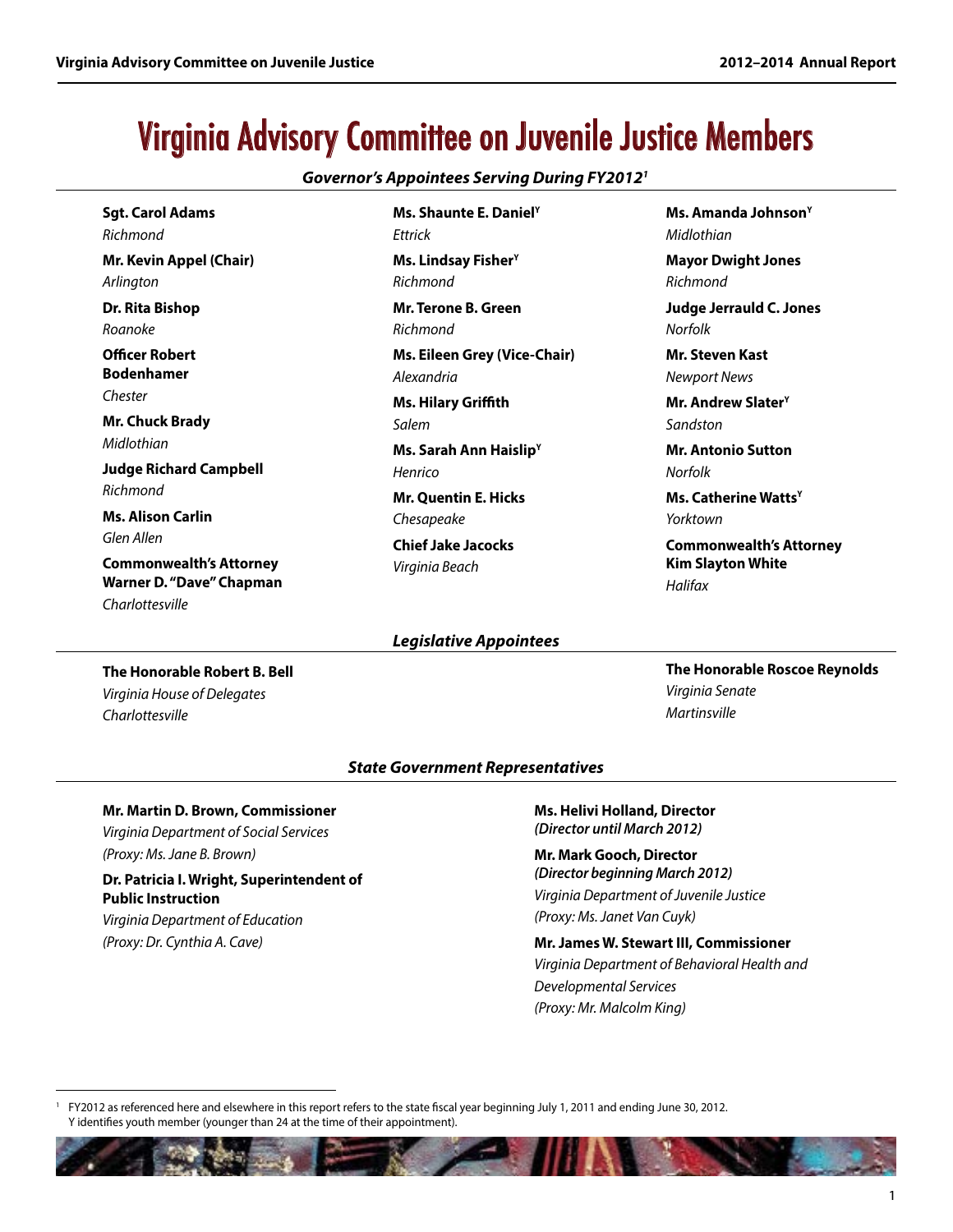# Virginia Advisory Committee on Juvenile Justice Members

*Governor's Appointees Serving During FY20132*

| <b>Sgt. Carol Adams</b>                                                       | Ms. Shaunte D. Jennings <sup>Y</sup> | <b>Mayor Dwight Jones</b>        |
|-------------------------------------------------------------------------------|--------------------------------------|----------------------------------|
| Richmond                                                                      | <b>Ettrick</b>                       | Richmond                         |
| Mr. Kevin Appel (Chair)                                                       | Ms. Lindsay Fisher <sup>Y</sup>      | <b>Judge Jerrauld C. Jones</b>   |
| Arlington                                                                     | Richmond                             | <b>Norfolk</b>                   |
| Dr. Rita Bishop                                                               | Mr. Terone B. Green                  | <b>Mr. Steven Kast</b>           |
| Roanoke                                                                       | Richmond                             | <b>Newport News</b>              |
| <b>Officer Robert</b>                                                         | <b>Ms. Eileen Grey (Vice-Chair)</b>  | Mr. Andrew Slater <sup>Y</sup>   |
| <b>Bodenhamer</b>                                                             | Alexandria                           | Sandston                         |
| Chester                                                                       | <b>Ms. Hilary Griffith</b>           | <b>Mr. Antonio Sutton</b>        |
| Mr. Chuck Brady                                                               | Salem                                | <b>Norfolk</b>                   |
| Midlothian                                                                    | Ms. Sarah Ann Haislip <sup>Y</sup>   | Ms. Catherine Watts <sup>Y</sup> |
| <b>Judge Richard Campbell</b>                                                 | Henrico                              | Yorktown                         |
| Richmond                                                                      | <b>Mr. Quentin E. Hicks</b>          | <b>Judge Kim Slayton White</b>   |
| <b>Ms. Alison Carlin</b>                                                      | Chesapeake                           | Halifax                          |
| Glen Allen                                                                    | Ms. Amanda Johnson <sup>Y</sup>      |                                  |
| <b>Commonwealth's Attorney</b><br>Warner D. "Dave" Chapman<br>Charlottesville | Midlothian                           |                                  |

### *Legislative Appointees*

#### **The Honorable Robert B. Bell** *Virginia House of Delegates Charlottesville*

# **The Honorable Bryce Reeves** *Virginia Senate Fredericksburg*

#### *State Government Representatives*

#### **Ms. Margaret Ross Schultze, Commissioner (Acting)**

*Virginia Department of Social Services (Proxy: Ms. Jane B. Brown)*

### **Dr. Patricia I. Wright, Superintendent of Public Instruction**

*Virginia Department of Education (Proxy: Dr. Cynthia A. Cave)* 

# **Mr. Mark Gooch, Director**

*Virginia Department of Juvenile Justice (Proxy: Ms. Janet Van Cuyk)*

#### **Mr. James W. Stewart III, Commissioner** *Virginia Department of Behavioral Health and*

*Developmental Services (Proxy: Mr. Malcolm King)*

<sup>2</sup> FY2013 as referenced here and elsewhere in this report refers to the state fiscal year beginning July 1, 2012 and ending June 30, 2013. Y identifies youth member (younger than 24 at the time of their appointment).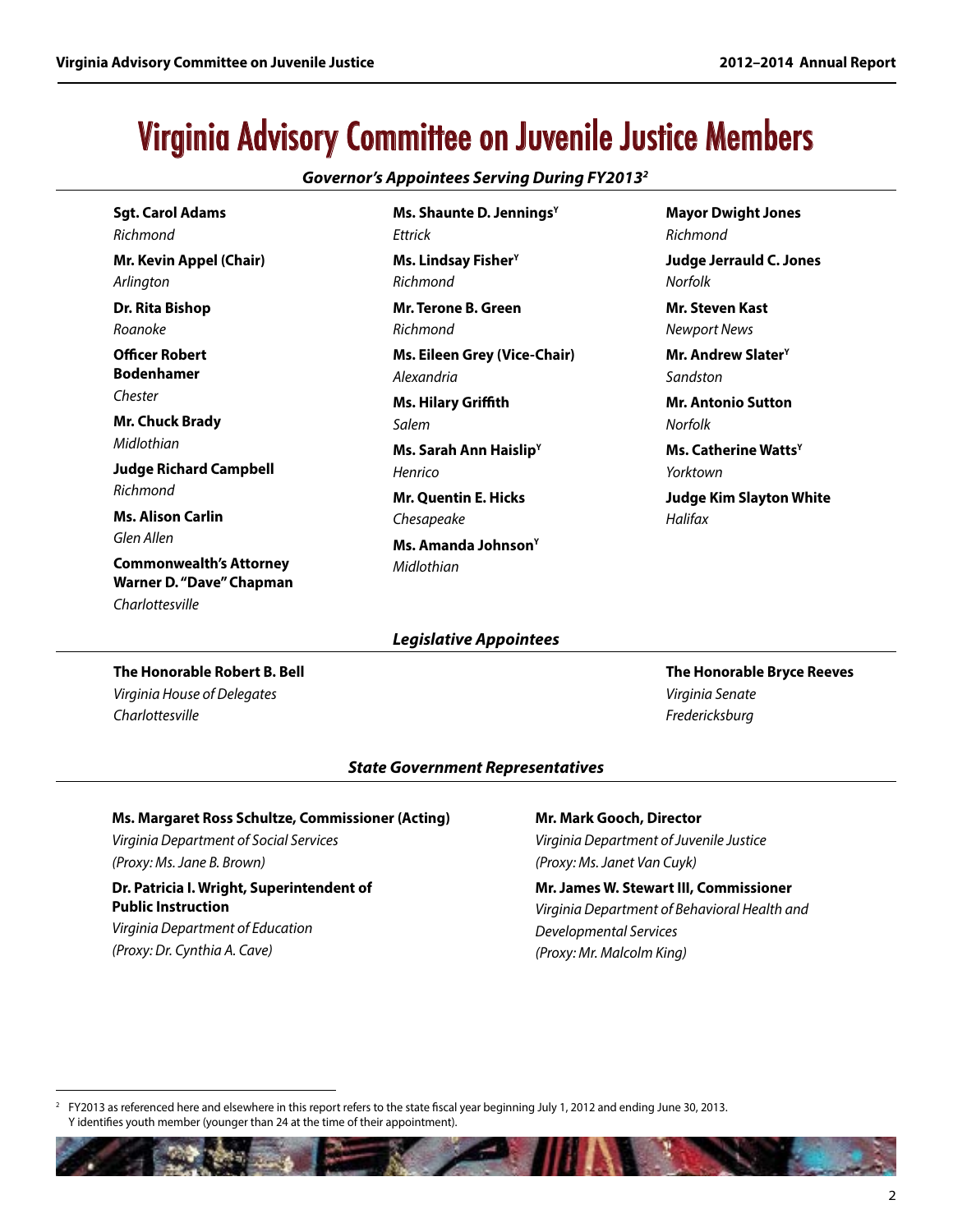# Virginia Advisory Committee on Juvenile Justice Members

*Governor's Appointees Serving During FY20143*

| <b>Sgt. Carol Adams</b>                   | <b>Mr. Quentin E. Hicks</b>                   | Ms. Catherine Watts <sup>Y</sup>                       |
|-------------------------------------------|-----------------------------------------------|--------------------------------------------------------|
| Richmond                                  | Chesapeake                                    | Yorktown                                               |
| Dr. Rita Bishop                           | Ms. Quwanisha Hines <sup>Y</sup>              | <b>Sheriff Michael Wade</b>                            |
| Roanoke                                   | <b>Newport News</b>                           | Henrico                                                |
| <b>Chief Craig Branch</b><br>Chesterfield | Ms. Amanda Johnson <sup>Y</sup><br>Midlothian | <b>Commonwealth's Attorney</b><br>Diana Harris Wheeler |
| <b>Judge Richard Campbell</b>             | <b>Mayor Dwight Jones</b>                     | Orange                                                 |
| Richmond                                  | Richmond                                      | <b>Judge Kim Slayton White</b>                         |
| <b>Mr. Keith Farmer</b>                   | <b>Judge Jerrauld C. Jones</b>                | Halifax                                                |
| Roanoke                                   | Norfolk                                       |                                                        |
| Ms. Lindsay Fisher (Chair) <sup>Y</sup>   | <b>Mr. Steven Kast</b>                        |                                                        |
| Richmond                                  | Newport News                                  |                                                        |
| Mr. Terone B. Green                       | Ms. Anne Tucker Obenshain <sup>Y</sup>        |                                                        |
| Richmond                                  | Harrisonburg                                  |                                                        |
| <b>Ms. Hilary Griffith</b>                | Mr. Andrew Slater <sup>Y</sup>                |                                                        |
| Salem                                     | Sandston                                      |                                                        |

**The Honorable Robert B. Bell** *Virginia House of Delegates Charlottesville*

#### *Legislative Appointees*

**The Honorable Bryce Reeves** *Virginia Senate Fredericksburg*

#### *State Government Representatives*

#### **Ms. Margaret Ross Schultze, Commissioner**

*Virginia Department of Social Services (Proxy: Mr. Alex Kamberis)*

# **Dr. Steve Staples, Superintendent of Public Instruction**

*Virginia Department of Education (Proxy: Dr. Cynthia A. Cave)* 

#### **Mr. Andrew Block, Director**

*Virginia Department of Juvenile Justice (Proxy: Ms. Janet Van Cuyk)*

#### **Ms. Debra Ferguson, Commissioner**

*Virginia Department of Behavioral Health and Developmental Services (Proxy: Mr. Malcolm King)*

<sup>3</sup> FY2014 as referenced here and elsewhere in this report refers to the state fiscal year beginning July 1, 2013 and ending June 30, 2014. Y identifies youth member (younger than 24 at the time of their appointment).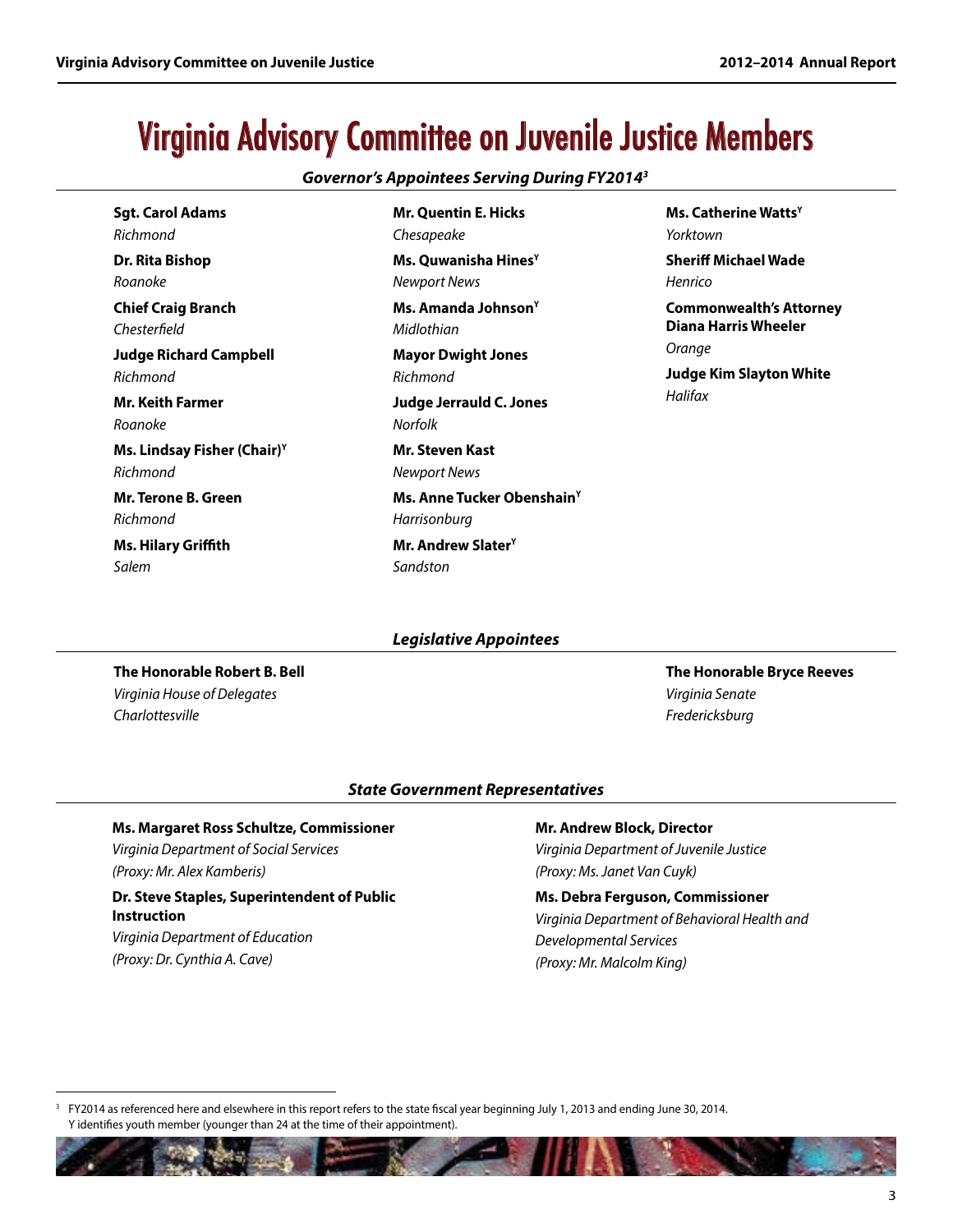# **Background**

The Advisory Committee on Juvenile Justice (ACJJ) is established in accordance with §9.1-111 of the *Code of Virginia* to advise and assist the Criminal Justice Services Board, the Virginia Department of Criminal Justice Services (DCJS), local government, and all agencies, departments, boards and institutions of the Commonwealth, or any combination of the aforementioned, on matters related to the prevention and treatment of juvenile delinquency and the administration of juvenile justice in Virginia. The functions of the ACJJ are established by the Juvenile Justice and Delinquency Prevention (JJDP) Act, which was enacted by the U.S. Congress in 1974 and reauthorized in 2002. The goal of the Act is to prevent delinquency and improve the juvenile justice system for youth. There have been attempts to reauthorize the Act since 2002 and it is currently awaiting reauthorization. The Act also established the Office of Juvenile Justice and Delinquency Prevention (OJJDP) under the U.S. Department of Justice's Office of Justice Programs. OJJDP has been the administrator of federal funds which are allocated by a formula and disseminated to states for JJDP Act purposes.

The JJDP Act specifies four core requirements, sometimes referred to as "core protections", for youth who become involved in the criminal justice system. These core requirements include: the deinstitutionalization of status offenders, the sight and sound separation of juveniles from adult offenders, the removal of juveniles from adult jails and lockups, and addressing disproportionate minority contact within the juvenile justice system. States must maintain compliance with these four requirements.

In addition to the Title II Formula Grant Program mentioned above, Congress created a separate funding stream known as the Juvenile Accountability Incentive Block Grant (JAIBG) program. Later changed to the Juvenile Accountability Block Grant (JABG) program, Congress enacted JABG to reduce juvenile offending through accountability-based programs targeted towards juvenile offenders and the juvenile justice system.

Both the JJDP Act and the JABG program include provisions for state advisory groups. The Advisory Committee on Juvenile Justice (ACJJ) serves as the state advisory group in Virginia for both the JJDP Act and the JABG program. Members of the ACJJ are appointed in accordance with the *Code of Virginia* and meet the requirements specified by the JJDP Act, as well as the JABG program. In addition to non-legislative citizen members appointed by the Governor, the *Code of Virginia* specifies the following non-voting members: the Commissioner of Behavioral Health and Developmental Services; the Commissioner of Social Services; the Director of the Department of Juvenile Justice; the Superintendent of Public Instruction; one member of the Senate Committee for Courts of Justice; and one member of the House Committee on Health, Welfare, and Institutions.

Section 9.1-111 of the *Code of Virginia* tasks the ACJJ with advising and assisting the Criminal Justice Services Board, the Department of Criminal Justice Services (DCJS), local governments, and all agencies, departments, boards and institutions of the Commonwealth "on matters related to the prevention and treatment of juvenile delinquency and the administration of juvenile justice" in the Commonwealth of Virginia<sup>4</sup>. This charge includes fulfilling the mandates of the JJDP Act pursuant to 42 U.S.C. §5633, as amended.<sup>5</sup> The *Code of Virginia* specifically identifies the following duties and responsibilities for the ACJJ:

- 1. Review the operation of the juvenile justice system in the Commonwealth, including facilities and programs, and prepare appropriate reports;
- 2. Review statewide plans, conduct studies, and make recommendations on needs and priorities for the development and improvement of the juvenile justice system in the Commonwealth; and
- 3. Advise on all matters related to the federal Juvenile Justice and Delinquency Prevention Act of 1974 (P. L. 93-415, as amended), and recommend such actions on behalf of the Commonwealth as may seem desirable to secure benefits of that or other federal programs for delinquency prevention of the administration of juvenile justice.

In order to ensure that these duties are responsibly carried out, ACJJ members are knowledgeable in areas specific to youth such as preventing juvenile delinquency, treatment for juveniles, and the juvenile justice system. Representatives of local law enforcement, youth serving agencies, local government, judges, and others bring expertise, as well as diverse perspectives, to the ACJJ. Youth are also an essential component of the citizen make-up.

<sup>4</sup> The Virginia Department of Criminal Justice Services (DCJS) is the state agency designated to receive, manage, and administer JJDP Act and JABG program funds. The Criminal Justice Services Board (CJSB) is the governing body of DCJS. The ACJJ reports to and submits grant funding recommendations to the CJSB which has final approval authority.

<sup>5</sup> Juvenile Justice and Delinquency Prevention Act of 2002, available online at [http://ojjdp.ncjrs.org/about/jjdpa2002titlev.pdf.](http://ojjdp.ncjrs.org/about/jjdpa2002titlev.pdf)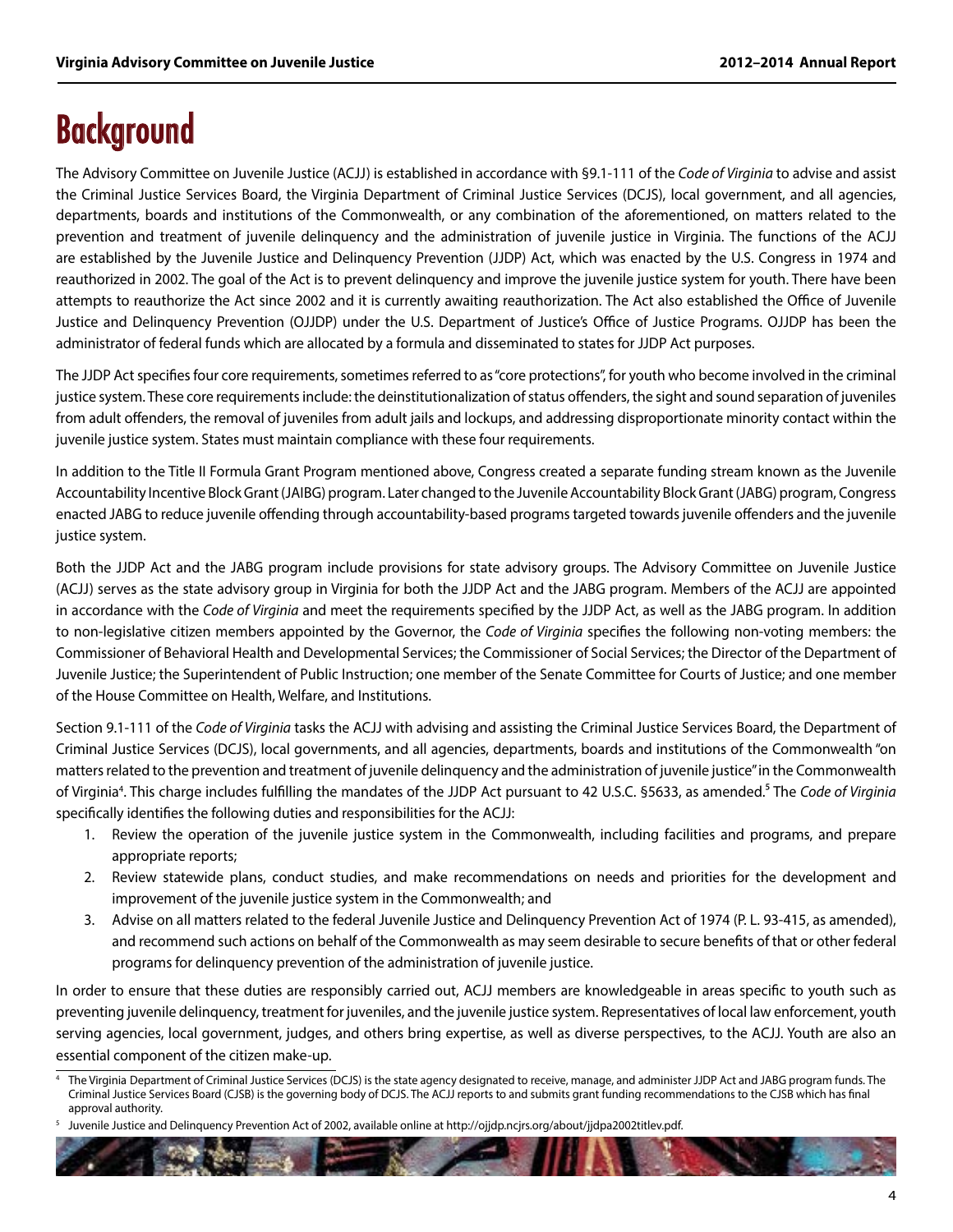# Three-Year Plan and Priorities of the ACJJ

### *Progress Review of Virginia's Three-Year Plan: 2009–2011*

Every three years, the ACJJ assists DCJS in developing a plan for juvenile justice and delinquency prevention which focuses on work for the ACJJ and funding priorities for the use of federal JJDP Act and JABG program funds awarded to Virginia. The funding priorities are initially established through a strategic planning process that includes input from constituent groups, a review of state data, and information on various issues and programs. The priorities are reviewed and updated as needed during years two and three of the plan period. DCJS uses the priorities when developing solicitations for juvenile justice and delinquency prevention grant proposals and the ACJJ uses them when making funding recommendations to the Criminal Justice Services Board.

The ACJJ identified six funding priorities and a number of related goals, objectives, and activities for *Virginia's Three-Year Plan: 2009–2011*: 6

- 1. Reducing disproportionality in the juvenile justice system;
- 2. Diverting juveniles from detention and providing alternatives;
- 3. Increasing family and community involvement;
- 4. Ensuring youth are afforded due process of law;
- 5. Reducing system involvement of truants and juveniles with other negative school-related behaviors (continuation grants only); and
- 6. Addressing at-risk children and young offenders aged 13 and under (continuation grants only).

In addition to the six funding priorities, *Virginia's Three-Year Plan: 2009–2011* specified goals, objectives, and activities for the ACJJ and for the administration of the JJDP Act and JABG program under DCJS. Together, the Committee and DCJS made tremendous progress on many activities identified for the planning period. Highlights from the 2009–2011 planning period include:

- Establishing three pilot sites to implement disproportionate minority contact (DMC) reduction strategies.
- Conducting a statewide DMC assessment in accordance with guidelines from the Office of Juvenile Justice and Delinquency Prevention (OJJDP).
- Providing grant funds supporting reentry and mentoring programs.
- Holding stakeholder policy roundtables (called Blueprints for Change) and publishing white papers on DMC, underage alcohol offenses, and juvenile reentry.

A complete listing of all priorities, goals, objectives, and activities, as well as their status at the end of the planning period can be found in *Virginia's Three-Year Plan: 2009–2011* which is available on the DCJS website at [www.dcjs.virginia.gov.](http://www.dcjs.virginia.gov.) 

The funding priorities guide the use of JJDP Act and JABG program funds awarded to Virginia for the applicable funding years, regardless of when the funds are actually spent. For example, if Federal Fiscal Year 2009 (FFY2009) funds are spent in 2012, the priorities identified for FFY2009 funds will be used.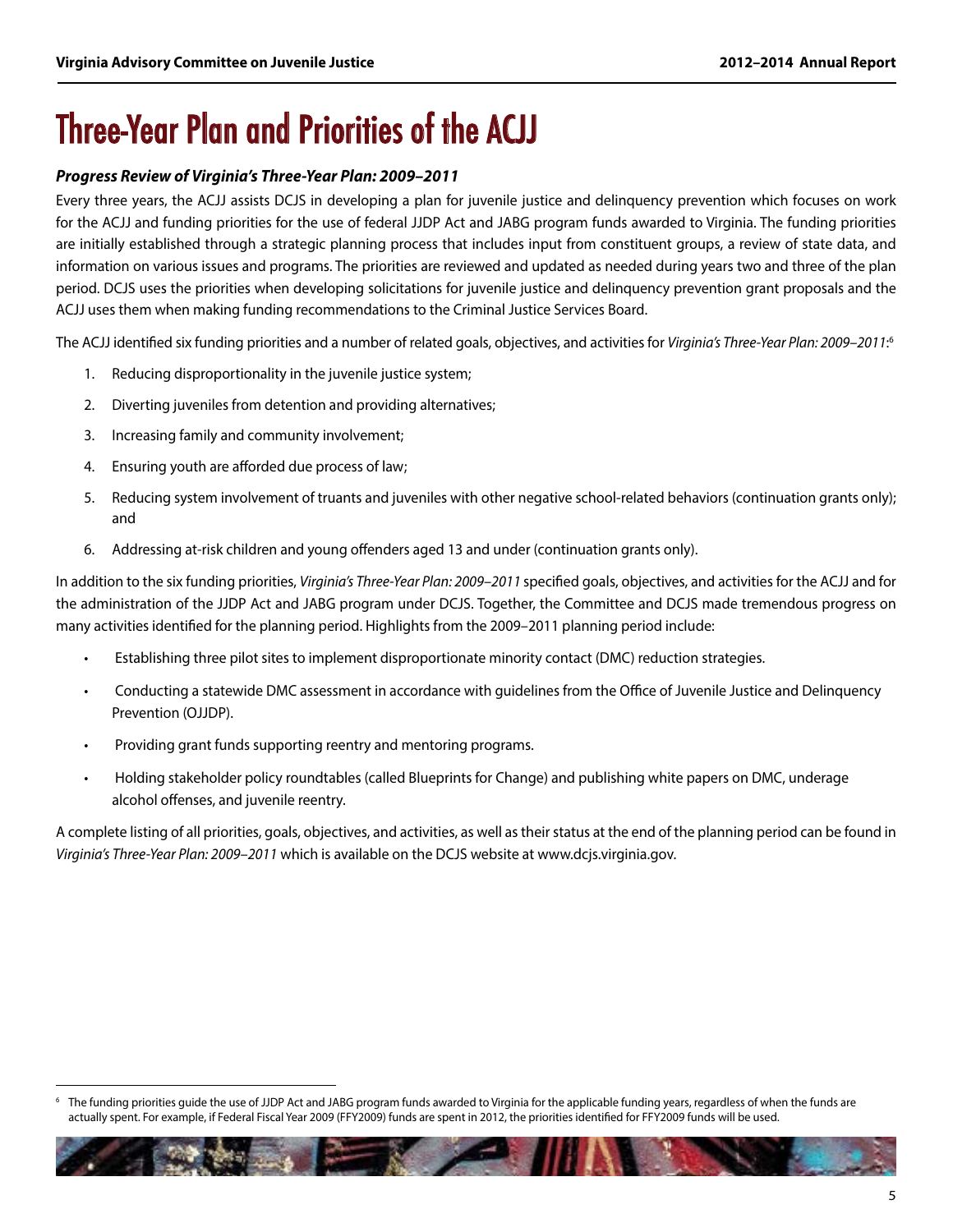#### *Virginia's Three-Year Plan: 2012–2014*

In 2012, a new three-year plan was developed for the 2012–2014 period. In developing the new plan's priorities, the ACJJ reviewed the status of the various goals, objectives, and activities laid out for the prior planning period, analyzed results of a stakeholder survey, and carefully considered federal funding reductions and their own work priorities and resource limitations.

The ACJJ identified the following funding priorities in *Virginia's Three-Year Plan: 2012–2014* to guide awards of JJDP Act funds awarded to Virginia from FFY2012–2014 appropriations:7

- 1. Compliance monitoring;
- 2. Reducing behavioral health issues for at-risk and system-involved youth;
- 3. Reducing disproportionality in the juvenile justice system;
- 4. Serving at-risk and system-involved youth in their home communities; and
- 5. Increasing family engagement and community involvement for youth.

Monitoring for compliance with the JJDP Act is mandatory in order to receive JJDP Act funds. However, it was generally not included as a priority area in previous three-year plans. At their annual planning retreat to discuss the 2012–2014 period, the ACJJ determined it appropriate to include compliance monitoring as a priority area due to its importance. Until 2012, expenses for compliance monitoring were paid with administrative funds from the Title II formula grant; however, the declining federal budget necessitated a new way of funding this requirement. The ACJJ approved DCJS' request to follow the lead of other states and begin utilizing a sub-grant for compliance monitoring staff and activities.

Goals, objectives, and activities identified for each of the funding priorities, as well as for the Committee and administration of the JJDP Act and JABG program, can be found in *Virginia's Three-Year Plan: 2012–2014* which is available on the DCJS website at www.dcjs.virginia.gov.

FFY refers to the federal fiscal year which begins on October 1 and ends September 30. Due to Congressional delays in appropriation approvals, funds are frequently awarded after the federal fiscal year begins.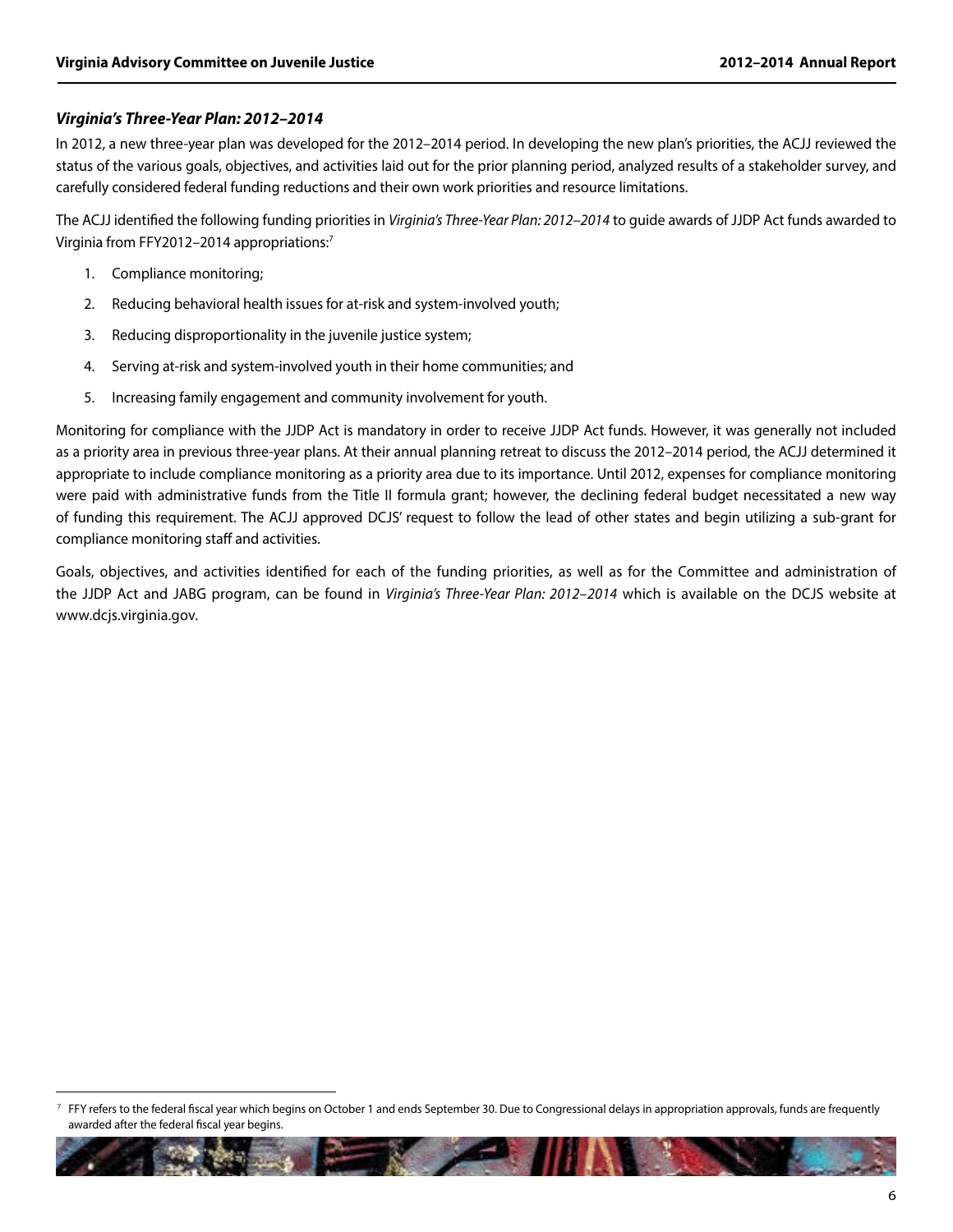# Federal Funding and Grant Awards

DCJS receives, manages and administers federal funding for juvenile justice and delinquency prevention through the JJDP Act and the JABG program. This funding has been greatly reduced and heavily earmarked over the past several years. Funds to states through the Title II, Title V<sup>8</sup>, and JABG streams are essential to ensuring the advancement of delinquency prevention and juvenile justice programs, as well as meeting the increased requirements expected under the JJDP Act reauthorization.

Federal funding for Virginia through the JJDP Act and JABG program decreased 88% between Federal Fiscal Years 1998 and 2014, dropping from almost \$7.6 million in 1998 to less than \$1 million in 2014. [See Appendix A for a year-by-year breakdown by funding stream.] The most significant decrease occurred between FFY2011 and FFY2012, when funds to Virginia dropped 43.7% from one year to the next. Part of the decrease is attributable to the elimination of Title V funds allocated to states under the JJDP Act. Though Congress continues to fund Title V, the funds ceased being distributed via formula to states with the FFY2012 appropriation.



#### *Federal Funding for Virginia through the JJDP Act and JABG Program 1998–2014*

| Total Juvenile Justice Funds to Virginia*                                                                                                                                                   |             |                      |  |                               |             |                      |
|---------------------------------------------------------------------------------------------------------------------------------------------------------------------------------------------|-------------|----------------------|--|-------------------------------|-------------|----------------------|
| Federal<br><b>Fiscal Year</b>                                                                                                                                                               | Amount      | % Change<br>Per Year |  | Federal<br><b>Fiscal Year</b> | Amount      | % Change<br>Per Year |
| 1998                                                                                                                                                                                        | \$7,585,800 | N/A                  |  | 2006                          | \$2,340,850 | $-15.9%$             |
| 1999                                                                                                                                                                                        | \$7,653,799 | $+0.9%$              |  | 2007                          | \$2,422,750 | $+3.5%$              |
| 2000                                                                                                                                                                                        | \$7,250,800 | $-5.3%$              |  | 2008                          | \$2,431,175 | $+0.4%$              |
| 2001                                                                                                                                                                                        | \$7,505,200 | $+3.5%$              |  | 2009                          | \$2,686,386 | $+10.5%$             |
| 2002                                                                                                                                                                                        | \$6,518,800 | $-13.1%$             |  | 2010                          | \$2,492,945 | $-7.2%$              |
| 2003                                                                                                                                                                                        | \$4,692,000 | $-28.0%$             |  | 2011                          | \$1,923,139 | $-22.9%$             |
| 2004                                                                                                                                                                                        | \$2,918,400 | $-37.8%$             |  | 2012                          | \$1,083,730 | $-43.7%$             |
| 2005                                                                                                                                                                                        | \$2,784,400 | $-4.6%$              |  | 2013                          | \$977,380   | $-9.8%$              |
|                                                                                                                                                                                             |             |                      |  | 2014                          | \$888,875   | $-9.1%$              |
| $D_{\text{unco}}$ $\sim$ $D_{\text{unco}}$ $D_{\text{unco}}$ $D_{\text{unco}}$ $D_{\text{unco}}$ $D_{\text{unco}}$ $D_{\text{nonco}}$ $D_{\text{unco}}$ $D_{\text{unco}}$ $D_{\text{unco}}$ |             |                      |  |                               |             |                      |

Percentage Change Federal Fiscal Years 1998 to 2014:

\*Juvenile Justice & Delinquency Prevention (JJDP) Act Title II Formula Funds, JJDP Act Title V, and Juvenile Accountability Block Grant (JABG) program funds; beginning in 2014, all funds are Title II Formula and PREA funds as other funds are no longer available.

Title V, a provision in the JJDP Act, funded delinquency prevention efforts in states. As of 2011, all of the Title V funds appropriated by Congress were earmarked, so states have not received a Title V allocation since then. See text for an explanation of its availability in Virginia and other states.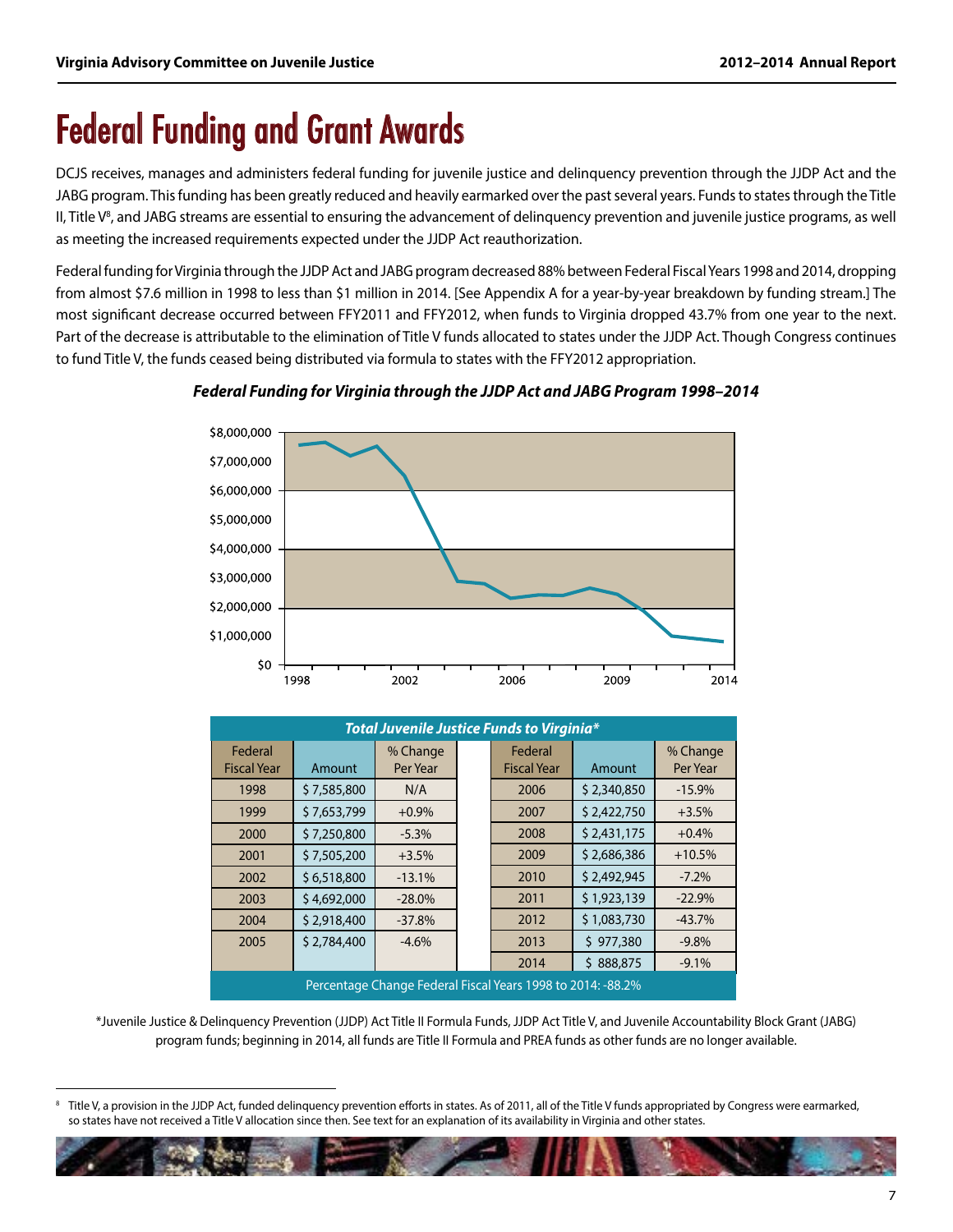## **JJDP Act Funds**

#### *Title II Formula Funds*

Title II of the JJDP Act allocates funds to states by formula, based on the population of youth under the age of 18. To receive funds, states must be in compliance with the four core requirements of the Act. Since 1994, the ACJJ has restricted grant funding for any locality demonstrating an unjustifiable pattern of compliance violations of the JJDP Act's core requirements. A special "compliance improvement" funding category is made available to these localities when deemed necessary. To receive such compliance improvement funds, a locality must establish a corrective action plan, agree to self-report all new violations, and be subject to quarterly on-site compliance monitoring inspections until no violations have occurred for one full fiscal year.

Funds awarded to Virginia under Title II of the JJDP Act have decreased at increasing rates since the FFY2009 appropriation, with the largest decrease, 44.3%, occurring between FFY2011 and FFY2012. At one time, Virginia received over \$2M in Title II funds (1998); in FY2014 that sum decreased to \$870,181.

### *Title V Funds*

As noted earlier, Title V funds ceased being distributed via formula to the states with the FFY2012 appropriation. Previously, Title V of the JJDP Act provided a dedicated source of funds for states to award grants to communities for delinquency prevention programming.

# **Juvenile Accountability Block Grant (JABG) Funds**

The JABG program awards block grants to states for programs that promote greater accountability in the juvenile justice system. The basic premise of the JABG program is that the individual, their families and the juvenile justice system must be accountable for contact with the juvenile justice system and for strengthening their communities. Like Title II funds, JABG funds are allocated to states based on their youth population under age 18.

JABG fund recipients, both states and localities, must establish a planning body, generally referred to as a Juvenile Crime Enforcement Coalition (JCEC). This role is fulfilled by the ACJJ in Virginia. Localities receiving JABG grants through the state must also establish a JCEC and have a coordinated plan.

Since first receiving JABG funds, Virginia has generally adhered to providing direct, non-competitive awards to qualifying localities based on a distribution formula established through the federal JABG program. When funds for Virginia dropped to \$501,475 for FFY2012, a waiver request was granted by OJJDP to the Commonwealth to allow greater flexibility in how the funds are used. Under the distribution formula, only the largest localities qualify for a direct award with the dramatic decrease in funds, leaving the majority of smaller localities unable to benefit from the funds. With the waiver, DCJS and the ACJJ have greater latitude in using funds to serve more areas or individuals working with juvenile offenders. Funds awarded to Virginia in FFY2013 decreased further to \$386,080. In 2014, DCJS requested a waiver, similar to the one awarded by OJJDP in 2012, to continue strengthening the abilities of the localities in enhancing their accountability measures in the juvenile justice system.

# **Grant Awards**

DCJS issues grant solicitations in support of both the JJDP Act and the JABG program. The ACJJ then reviews the responses and makes funding recommendations to the Criminal Justice Services Board for grant projects related to juvenile justice and delinquency prevention.

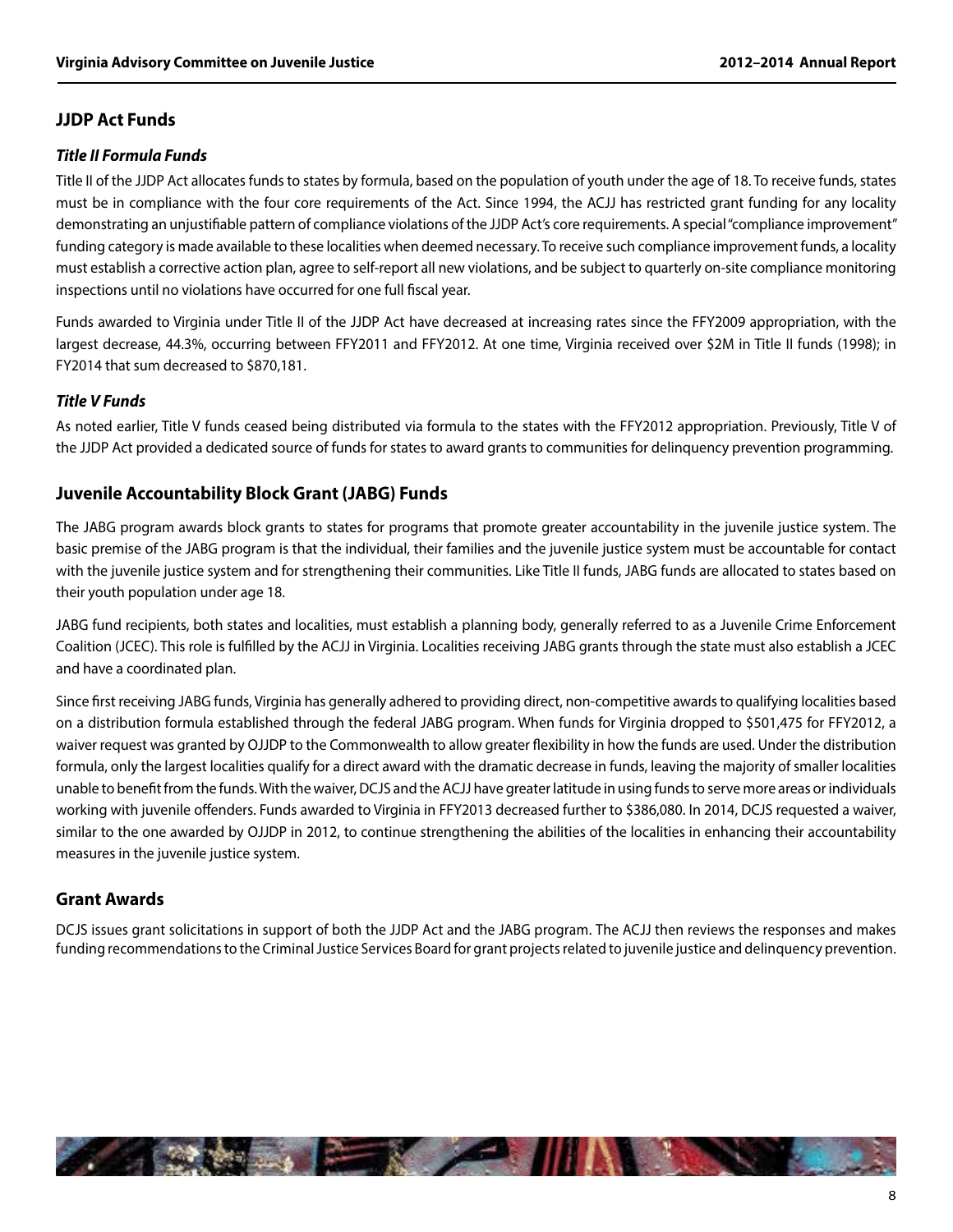# JJDP Act Core Requirements and Compliance

As noted earlier in this report, states must comply with the following four core requirements to receive federal funding under the JJDP Act:

- 1. Deinstitutionalization of status offenders;
- 2. Sight and sound separation of juveniles from adult offenders;
- 3. Removal of juveniles from adult jails and lockups; and
- 4. Addressing disproportionate minority contact.

OJJDP establishes compliance standards for each of the four core requirements that are based on the JJDP Act. If Virginia fails to demonstrate compliance, as defined by federal guidelines, the Title II allotment to the state will be reduced by 20% for each core requirement not being met and spending restrictions will be imposed on the remaining funds.

#### *Virginia's Compliance Monitoring Plan*

Virginia has created a system of record-keeping and on-site inspection for monitoring compliance with the first three core requirements of the Act.9 A compliance monitor at DCJS is responsible for assessing the Commonwealth's overall level of compliance with the JJDP Act and for providing technical assistance and support to facilities that may securely house or hold juveniles.

Compliance monitoring activities are conducted on a year-round basis. Monitoring includes desk audits and site visits of state and local facilities throughout Virginia that may securely house or hold juveniles. A plan is developed each year that includes on-site inspections of at least one-third of Virginia's secure juvenile detention centers, juvenile correctional centers, jails, lockups, and court holding facilities.<sup>10</sup> Facilities with verified compliance violations are provided individualized technical assistance and training about the core requirements of the JJDP Act. To further enhance the understanding of compliance issues, DCJS maintains information specific to compliance monitoring on its website.

During the 2011 compliance monitoring period, all states were asked by OJJDP to transition to a calendar year reporting schedule. The request was made in an attempt to have all states on the same schedule. Virginia had previously been on a state fiscal year monitoring and reporting schedule, and transitioned to the calendar year schedule in 2012.

| <b>Facility</b><br><b>Type</b>    | <b>Total</b><br>in Virginia        | <b>CY2012</b><br><b>Inspections</b> | <b>CY2013</b><br><b>Inspections</b> | <b>CY2014</b><br><b>Inspections</b> |
|-----------------------------------|------------------------------------|-------------------------------------|-------------------------------------|-------------------------------------|
| <b>Juvenile Detention Centers</b> | 24                                 | 19 (79.2%)                          | 20 (83.33%)                         | 24 (100%)                           |
| Juvenile Correctional Centers     | 6 (2012), 4 (2013), 2 (2014)       | 1(16.7%)                            | $0(0.00\%)$                         | 2 (100%)                            |
| <b>Adult Jails</b>                | 73 (2012), 73 (2013), 72 (2014)    | 29 (39.7%)                          | 20 (27.40%)                         | 23 (31.94%)                         |
| <b>Adult Lock Ups</b>             | 107 (2012), 107 (2013), 104 (2014) | 48 (44.9%)                          | 30 (28.04%)                         | 30 (28.85%)                         |
| Approved Co-Located Facilities    | 6                                  | 4(66.7%)                            | 5(83.33%)                           | $6(100\%)$                          |
| Court Holding Facilities          | 97 (2012), 96 (2013), 98 (2014)    | 30 (30.92%)                         | 33 (34.37%)                         | 34 (34.69%)                         |
| <b>TOTAL</b>                      | 313 (2012), 310 (2013), 306 (2014) | 131 (41.9%)                         | 108 (34.83%)                        | 119 (38.88%)                        |

#### *On-Site Inspections for the Past Three Years*

Compliance with the fourth core requirement, addressing disproportionate minority contact, is based on progress made towards achieving plans specified in Virginia's three-year plan for this element. Intensive on-site monitoring of the fourth core requirement is not part of the monitoring process.

<sup>10</sup> OJJDP requires that each facility identified as part of a state's monitoring universe is inspected once every three years or 10% of the total annually. DCJS typically exceeds OJJDP minimum requirements.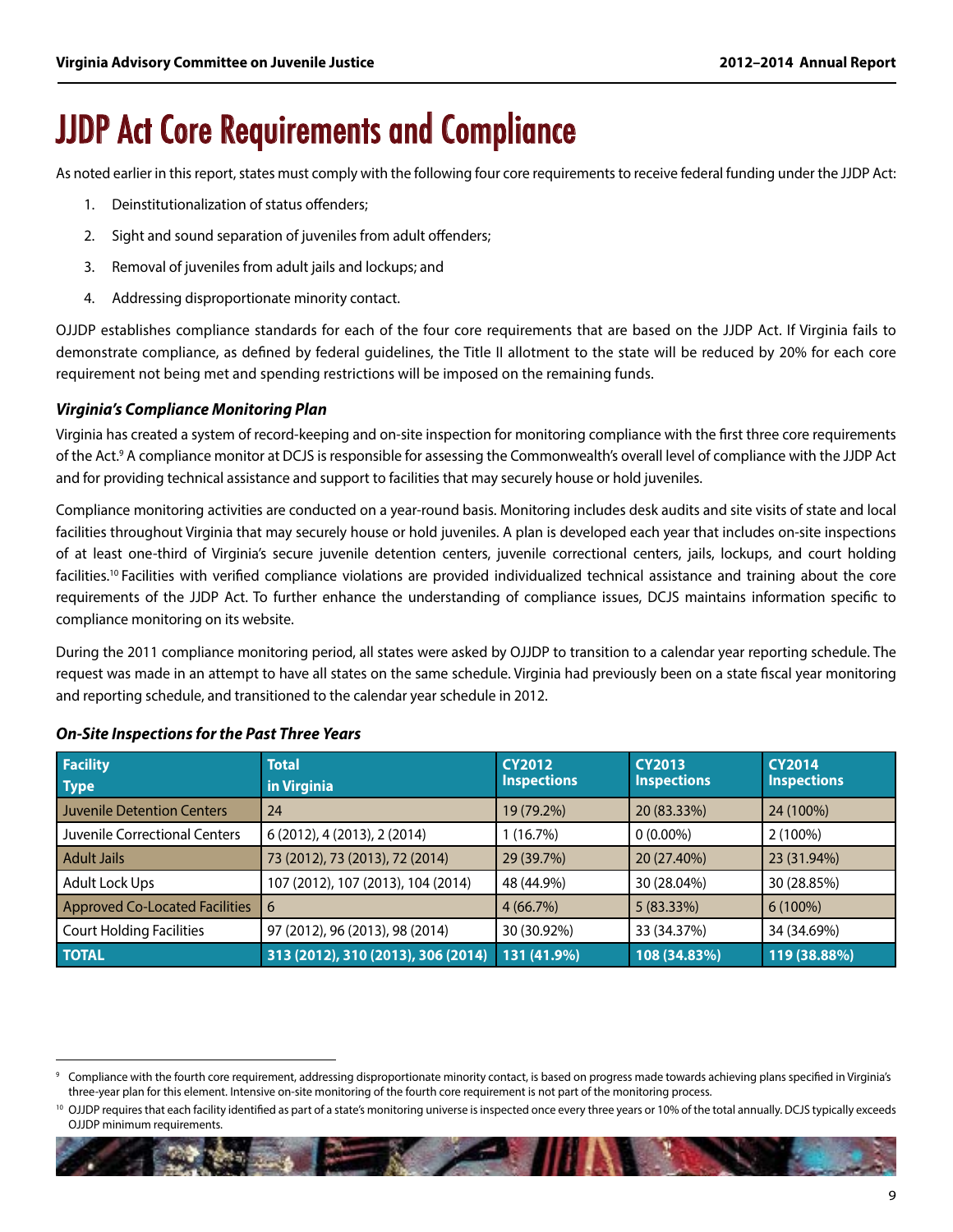### **Core Requirements & Compliance**

#### *Deinstitutionalization of Status Offenders*

Juveniles charged with, or adjudicated for, conduct that would not be criminal if committed by an adult are referred to as status offenders. Neither status offenders nor non-offenders (such as abused and neglected children) may be placed in secure detention or correctional facilities.<sup>11</sup> Status offenders include, but are not limited to, truants, minors in possession of tobacco, and runaways. Violations of the JJDP Act occur when accused status offenders are held in secure juvenile detention centers for more than 24 hours (excluding weekends and holidays), when adjudicated status offenders are held for any length of time in secure detention centers, or when accused or adjudicated status offenders are held in any adult jail or municipal lockup. Under no circumstances may children be placed in secure detention facilities solely because of abuse, neglect, or alien status.

Despite prohibitions within the *Code of Virginia*, and federal regulations addressing the deinstitutionalization of status offenders and nonoffenders (DSO), occasional violations are recorded. The federal government allows states to have a limited rate of violations and still be found in compliance with the JJDP Act. OJJDP provides states with guidance in determining what constitutes a violation.

#### *Virginia's Compliance with this Core Requirement for CY2012–CY2014:*

| <b>Core Requirement</b> | <b>CY2012</b>                                      | <b>CY2013</b>                                             | <b>CY2014</b>                                             |
|-------------------------|----------------------------------------------------|-----------------------------------------------------------|-----------------------------------------------------------|
|                         | <b>Number Violations/Rate of</b><br>Non-Compliance | <b>Number Violations/Rate of</b><br><b>Non-Compliance</b> | <b>Number Violations/Rate of</b><br><b>Non-Compliance</b> |
| <b>DSO</b>              | 52.42 (2.83)                                       | 27 (1.46)                                                 | 30(1.62)                                                  |

The number of violations is below the allowable federal non-compliance rate limit and therefore, Virginia was in compliance for CY2012–CY2014.

### *Sight and Sound Separation*

Under the JJDP Act, during the temporary period that a delinquent juvenile may be held in an adult jail or lockup as described later under "Removal of Juveniles from Adult Jails and Lockups", no sight or sound contact is permitted between juvenile and adult inmates. This "separation" provision requires that juveniles not be housed next to adult cells, not share space such as dining halls, recreation areas or other common spaces with adults, or not be placed in any circumstance that could expose them to contact with adult inmates, including inmate trustees.

Virginia law further prohibits the placement of a juvenile in any secure adult facility that has not been certified by the Board of Corrections to detain juveniles. In order to be certified, sight and sound separation is required. Facilities exhibiting a pattern of violations are subject to losing their certification to hold juveniles.

#### *Virginia's Compliance with this Core Requirement for CY2012–CY2014:*

| <b>Core Requirement</b> | <b>CY2012</b>                                             | <b>CY2013</b>                                             | <b>CY2014</b>                                      |
|-------------------------|-----------------------------------------------------------|-----------------------------------------------------------|----------------------------------------------------|
|                         | <b>Number Violations/Rate of</b><br><b>Non-Compliance</b> | <b>Number Violations/Rate of</b><br><b>Non-Compliance</b> | <b>Number Violations/Rate of</b><br>Non-Compliance |
| Separation              | 0 (0.00)                                                  | 0(0.00)                                                   | 0(0.00)                                            |

The number of violations is below the allowable federal non-compliance rate limit and therefore, Virginia was in compliance for CY2012– CY2014.

<sup>11</sup> Under the provisions of the JJDP Act, status offenders who violate a court order, violate the Youth Handgun Safety Act, or have been held under the Interstate Compact on Juveniles may be placed in secure detention or correctional facilities.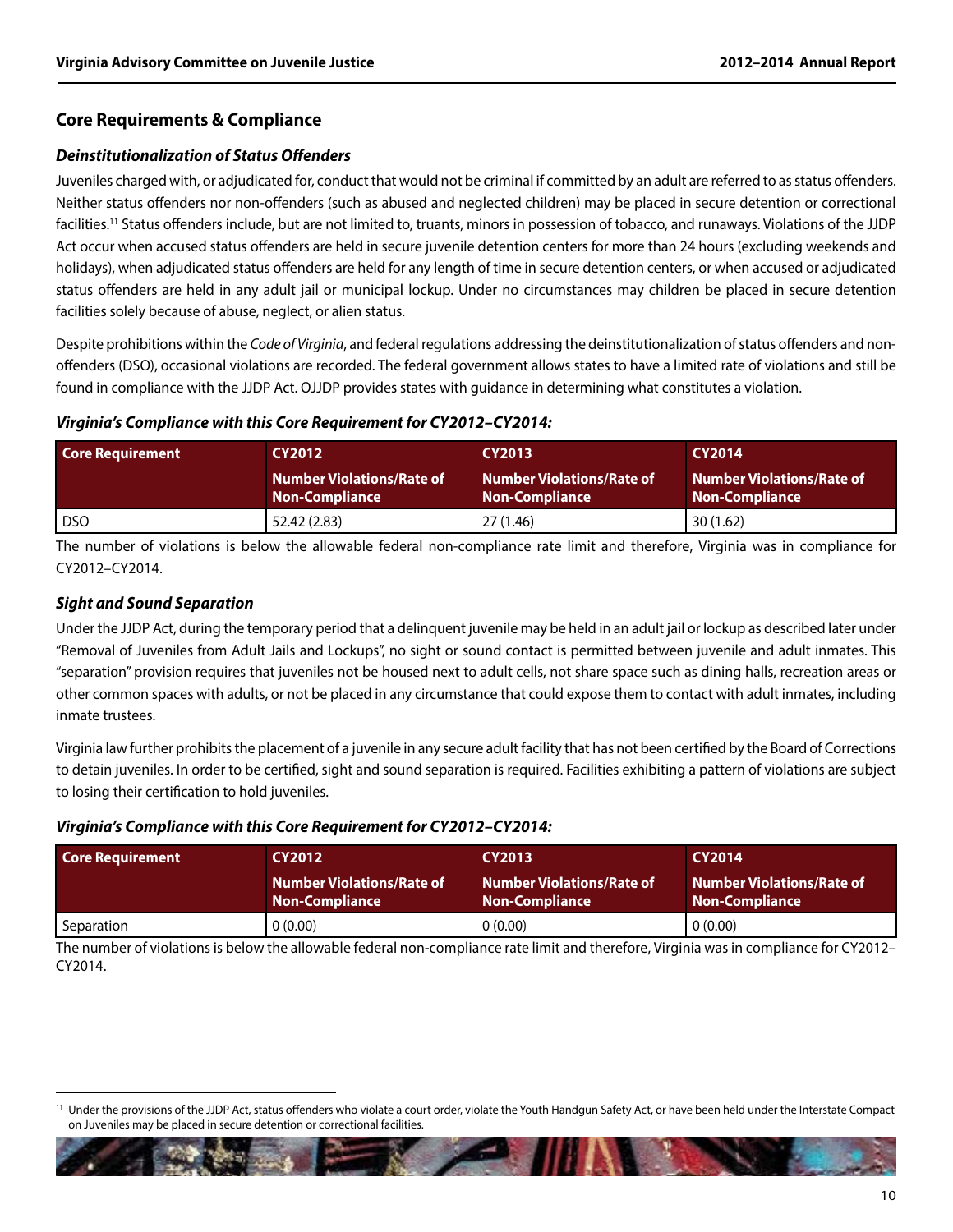#### *Removal of Juveniles from Adult Jails and Lockups*

The JJDP Act specifies that juveniles accused of committing a delinquent act may be held in temporary custody, not to exceed six hours, at an adult jail or lockup for purposes of identification, processing, interrogation, transfer to a juvenile facility, court appearance, or release to parents. This federal jail removal exception includes six-hour time periods both immediately before and after a court appearance, provided that the juvenile has no sight or sound contact with incarcerated adults during this time.12 This provision does not apply to juveniles who are transferred, certified, or waived to circuit court (these juveniles may be held in adult facilities with adults).

In exceptional circumstances, the *Code of Virginia* permits judges to transfer juveniles charged as juveniles posing safety and security threats to another facility, including an adult jail.13 The jail must be certified to hold juveniles and maintain sight and sound separation from the adult population. Currently, the placement of juveniles in adult jails or lock-ups for any reason is rare in Virginia.

| <b>Facility Type</b> | Total in<br><b>Virginia</b> | for Safety/Security Reasons | CY2012 Juveniles Held in Jails  CY2013 Juveniles Held in Jails  CY2014 Juveniles Held in Jails<br>for Safety/Security Reasons | for Safety/Security Reasons |
|----------------------|-----------------------------|-----------------------------|-------------------------------------------------------------------------------------------------------------------------------|-----------------------------|
| Adult Jails          | 73 (2012)                   |                             |                                                                                                                               |                             |
|                      | 73 (2013)                   |                             |                                                                                                                               |                             |
|                      | 72 (2014)                   |                             |                                                                                                                               |                             |

#### *Virginia's Compliance with this Core Requirement for CY2012–2014:*

| <b>Core Requirement</b> | <b>CY2012 Number Violations/</b> | <b>CY2013 Number Violations/</b> | <b>CY2014 Number Violations/</b> |
|-------------------------|----------------------------------|----------------------------------|----------------------------------|
|                         | <b>Rate of Non-Compliance</b>    | Rate of Non-Compliance           | <b>Rate of Non-Compliance</b>    |
| Jail Removal            | 49.42 (2.67)                     | 22(1.19)                         | 21(1.13)                         |

The number of violations is below the allowable federal non-compliance rate limit and therefore, Virginia was in compliance CY2012–CY2014.

#### *Addressing Disproportionate Minority Contact*

Nationally, as well as in Virginia, minority youth have been disproportionately represented in the juvenile justice system in comparison to their proportions in the general juvenile population. Under the JJDP Act, states must develop and implement plans to address disproportionate minority contact with multi-pronged intervention strategies including juvenile delinquency prevention efforts and system improvements assuring equal treatment of all youth.

Virginia's plan for addressing disproportionate minority contact (DMC) is included in the three-year plan. Monitoring of this core requirement is done through progress reports made to OJJDP regarding the plan's implementation. During the year, several grants were awarded for continuing projects designed to further the understanding of DMC or to help reduce it.

*Virginia's Compliance with this Core Requirement for 2012–2014:*

- DCJS began a statewide DMC assessment process in 2010, with a focus on Richmond City, Fairfax County/City, and Norfolk. The assessment was conducted during 2011 and 2012, with a draft report provided by the consultants for review. DCJS staff and representatives from the participating localities reviewed and commented on the results, with a final report presented in December, 2012.
- DCJS continued efforts to promote an understanding of DMC by including a session on the topic, as well as sessions on related topics, at the annual juvenile justice and delinquency prevention conference sponsored by DCJS and the ACJJ.
- DCJS provided support to an annual DMC conference held at Virginia State University.
- Virginia has been found to be in compliance with the DMC core requirement by OJJDP for 2012–2014.

 $\sim$   $\blacksquare$ 

<sup>&</sup>lt;sup>12</sup> The JJDP Act permits extension of this time for juveniles accused of delinquent offenses who are awaiting an initial court appearance in a jail or lockup that is in a rural area or where conditions of safety do not allow for reasonably safe travel (42 U.S.C §5633, sec.223(13B)). Virginia is not approved by OJJDP to use this exception, therefore it cannot be applied to violations.

<sup>13</sup> §16.1-249(E) of the *Code of Virginia*.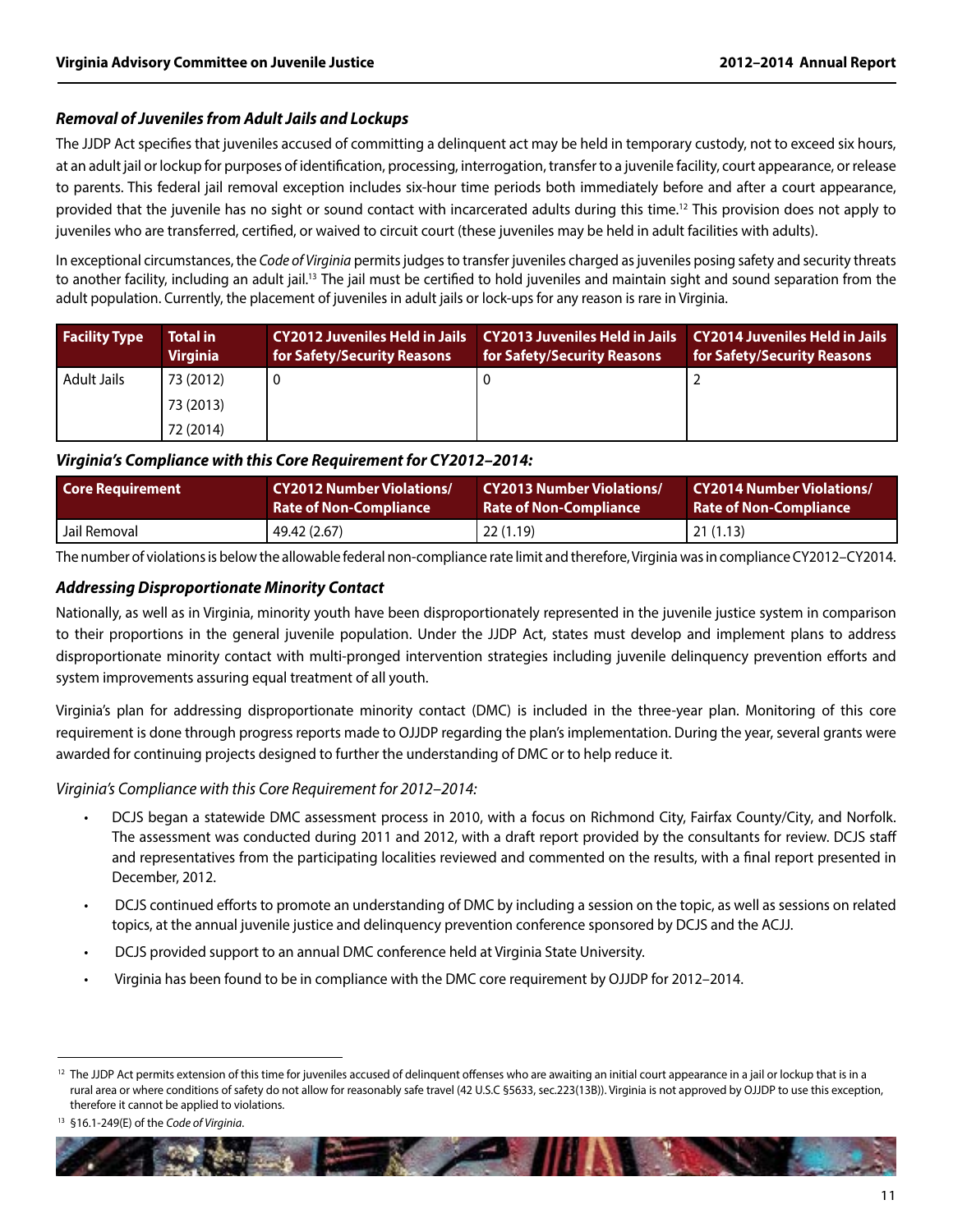# OJJDP Programmatic Site Visit

Virginia was scheduled for its periodic OJJDP site visit and came in 2012 to review the implementation and progress of the JJDP Act and JABG grant programs. As part of the visit, the OJJDP monitor met with the state advisory group chair and other key state personnel involved in the program administration, as well as with select sub-grantees receiving funds through the various funding streams.

The monitor also reviewed documentation in order to determine compliance with the terms and conditions of the federal funding streams. Documents reviewed by the federal monitor include:

- Timesheets of personnel funded under the grant;
- Copies of signed contracts funding with grant dollars;
- Records maintained for grant administration, including sub-grantee files;
- Written monitoring procedures for sub-grantees;
- Sub-grantee site visit reports and checklists;
- Documentation required by sub-grantees to demonstrate success or progress;
- Supporting documentation for performance measure data;
- Most recent annual report to the Governor;
- State compliance monitoring manual;
- State advisory group members, activities, minutes, and by-laws; and
- Authorizing legislation or Executive Order creating the state advisory group.

The site visit in Virginia was conducted June 25–29, 2012. As part of the site visit, the OJJDP monitor attended Virginia's annual juvenile justice and delinquency prevention conference and met with sub-grantees from Virginia Beach and the Department of Juvenile Justice. The monitor found the DCJS juvenile justice team knowledgeable about the JJDP Act and "committed to providing strong customer service to sub-grantees and are conscientious in submitting performance and financial reports in a timely and thorough manner."<sup>14</sup>

The monitor also found sub-grant activities in line with Virginia's stated goals and objectives relevant to addressing the Commonwealth's juvenile justice needs. She noted that a "clear and thoughtful process exists for setting priorities and for making sub-recipient funding decisions that support the goals and objectives of respective funding streams." The monitor found that overall, DCJS, in concert with the ACJJ, "continues to administer JJDP Act grants effectively and professionally. Furthermore, the Virginia [ACJJ] was commended for its continued commitment to funding sub-grantees that are implementing evidence based programs."15

 $15$  Ibid

<sup>&</sup>lt;sup>14</sup> Letter to Garth Wheeler, Director, DCJS from Elizabeth Wolfe, OJJDP State Representative, August 15, 2012.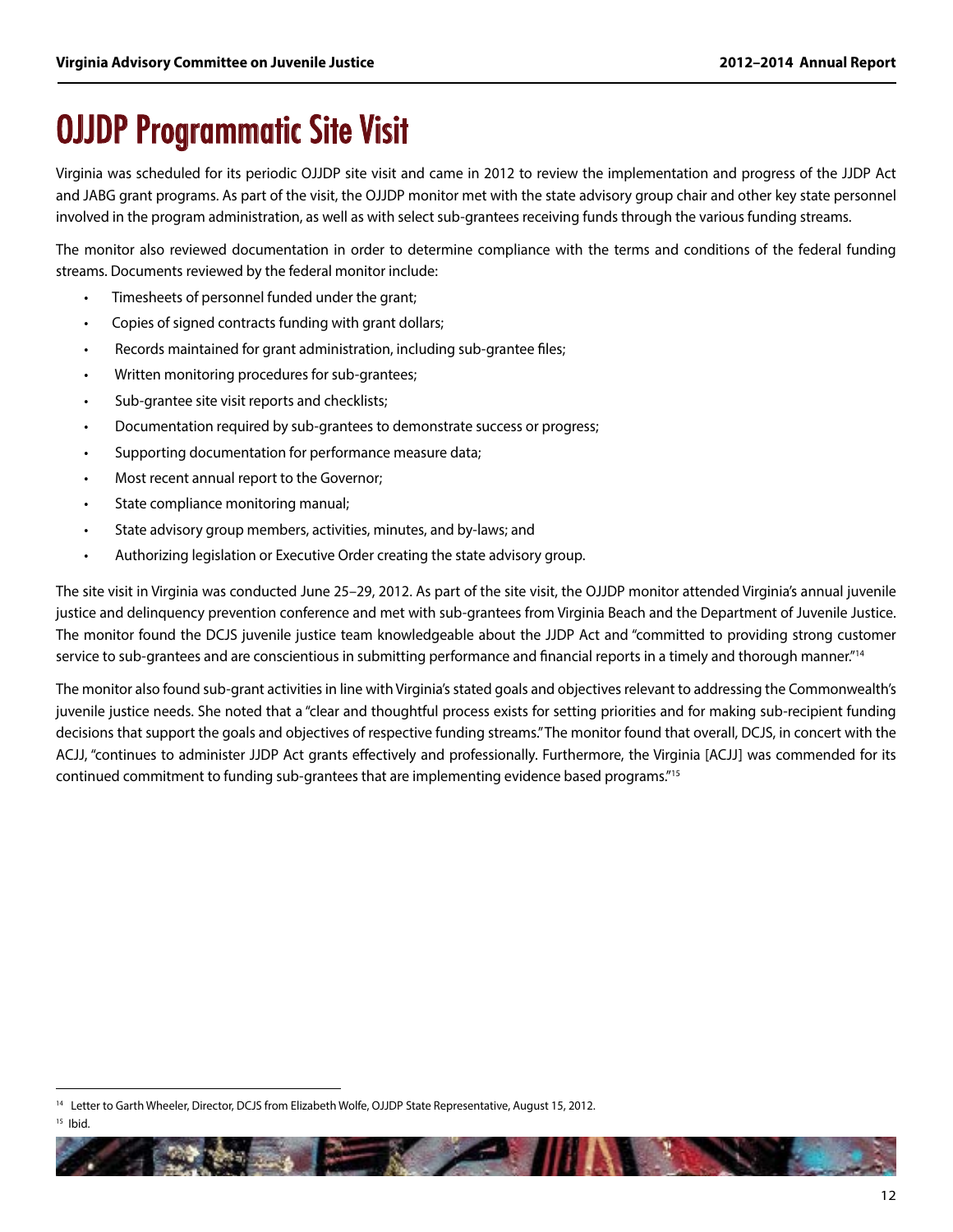# Special Projects of the ACJJ

### *Making a Difference in Juvenile Justice*

In 2012, the ACJJ and DCJS co-sponsored the annual conference on juvenile justice and delinquency prevention. Held June 25–27, 2012, in Newport News, Virginia, the event was attended by approximately 260 professionals.

The conference opened with a general session on staying motivated to make a difference in juvenile justice. A second general session held on day two of the conference featured the documentary "Me Facing Life: Cyntoia's Story" and a question/answer session with the filmmaker, Daniel Birman. Breakout sessions covered topics such as communicating with challenging youth, responding to adolescent problem behavior in school, truancy, DMC, program funding and sustainability, re-entry, and aging out of juvenile justice and social service systems. A special congressional conversation breakout session was held to discuss how funding has been used in Virginia, the future of federal funding, and steps local juvenile justice advocates can take to help support funding. Congressman Bobby Scott (3rd, Virginia) participated as a panel member.

On September 25–26, 2013, DCJS combined the annual "Making a Difference in Juvenile Justice Conference" with the annual "Children's Justice Act Conference", and sponsored "Intervening at the Crossroad: Child Abuse and Juvenile Justice Conference".

In 2014 as a follow up to the conference, DCJS hosted eleven regional intensive two-day trauma trainings. These trainings were sponsored in part by the Virginia Department of Education, and significant support was given by the Departments of Education, Juvenile Justice, and Behavioral Health and Developmental Services.

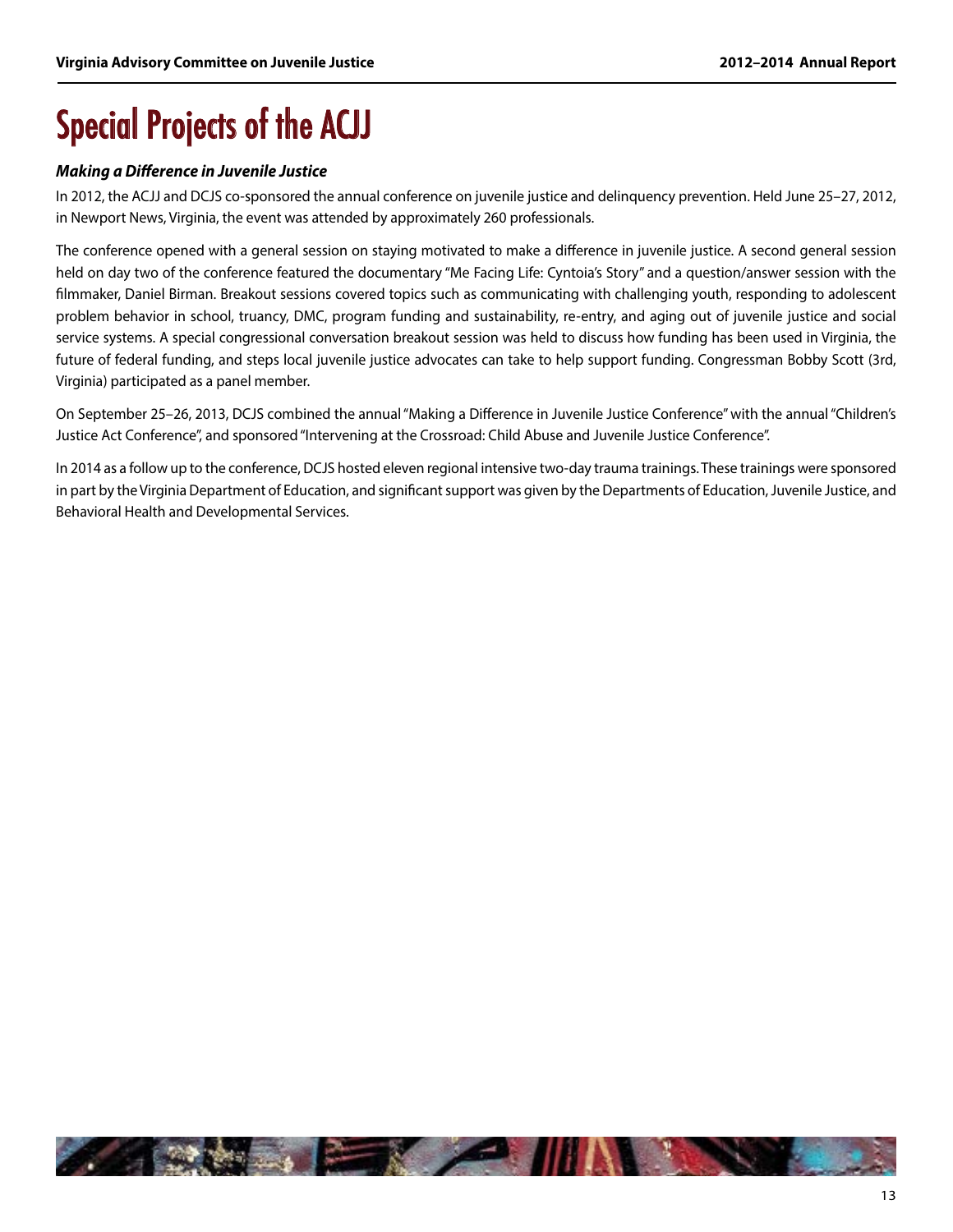# Appendix A

# **Total Juvenile Justice Funds to Virginia \***

| <b>Federal Fiscal Year</b>                                  | <b>Amount</b> | <b>Percentage Change Per Year</b> |  |
|-------------------------------------------------------------|---------------|-----------------------------------|--|
| 1998                                                        | \$7,585,800   | N/A                               |  |
| 1999                                                        | \$7,653,799   | $+0.9%$                           |  |
| 2000                                                        | \$7,250,800   | $-5.3%$                           |  |
| 2001                                                        | \$7,505,200   | $+3.5%$                           |  |
| 2002                                                        | \$6,518,800   | $-13.1%$                          |  |
| 2003                                                        | \$4,692,000   | $-28.0%$                          |  |
| 2004                                                        | \$2,918,400   | $-37.8%$                          |  |
| 2005                                                        | \$2,784,400   | $-4.6%$                           |  |
| 2006                                                        | \$2,340,850   | $-15.9%$                          |  |
| 2007                                                        | \$2,422,750   | $+3.5%$                           |  |
| 2008                                                        | \$2,431,175   | $+0.4%$                           |  |
| 2009                                                        | \$2,686,386   | $+10.5%$                          |  |
| 2010                                                        | \$2,492,945   | $-7.2%$                           |  |
| 2011                                                        | \$1,923,139   | $-22.9%$                          |  |
| 2012                                                        | \$1,083,730   | $-43.7%$                          |  |
| 2013                                                        | \$977,380     | $-9.8%$                           |  |
| 2014                                                        | \$888,875     | $-9.1%$                           |  |
| Percentage Change Federal Fiscal Years 1998 to 2014: -88.3% |               |                                   |  |

\*Juvenile Justice & Delinquency Prevention (JJDP) Act Title II Formula Funds, JJDP Act Title V, and Juvenile Accountability Block Grant (JABG) program funds; beginning in 2014, all funds are Title II Formula and PREA funds as other funds are no longer available.

### **JJDP Act Title II: Formula Grants**

| <b>Federal Fiscal Year</b> | <b>Amount</b> | <b>Percentage Change Per Year</b> |
|----------------------------|---------------|-----------------------------------|
| 1998                       | \$2,058,000   | N/A                               |
| 1999                       | \$1,590,599   | $-22.7%$                          |
| 2000                       | \$1,554,000   | $-2.3%$                           |
| 2001                       | \$1,554,000   | --                                |
| 2002                       | \$1,584,000   | $+1.9%$                           |
| 2003                       | \$1,392,000   | $-12.1%$                          |
| 2004                       | \$1,491,000   | $+7.1%$                           |
| 2005                       | \$1,454,000   | $-2.5%$                           |
| 2006                       | \$1,365,000   | $-6.1%$                           |
| 2007                       | \$1,428,000   | $+4.6%$                           |
| 2008                       | \$1,412,000   | $-1.1%$                           |
| 2009                       | \$1,556,500   | $+10.2%$                          |
| 2010                       | \$1,357,000   | $-12.8%$                          |
| 2011                       | \$1,045,189   | $-23.0%$                          |
| 2012                       | \$582,255     | $-44.3%$                          |
| 2013                       | \$591,300     | $+1.6%$                           |
| 2014                       | \$870,181     | $+47.1%$                          |